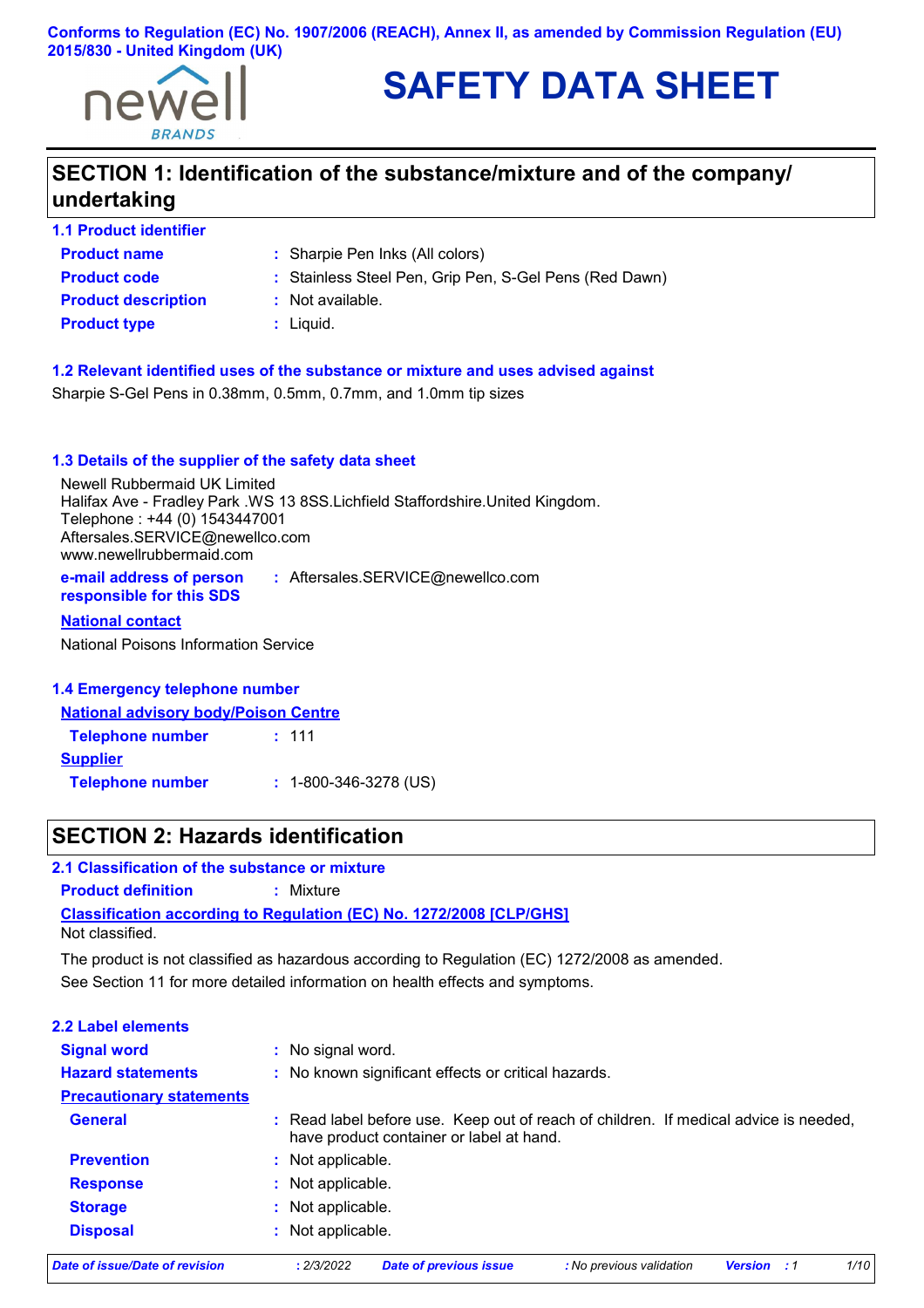| <b>SECTION 2: Hazards identification</b>                                                                                                                        |                                                                                            |  |  |  |
|-----------------------------------------------------------------------------------------------------------------------------------------------------------------|--------------------------------------------------------------------------------------------|--|--|--|
| <b>Supplemental label</b><br>elements                                                                                                                           | : Not applicable.                                                                          |  |  |  |
| <b>Annex XVII - Restrictions</b><br>on the manufacture,<br>placing on the market and<br>use of certain dangerous<br>substances, mixtures and<br><b>articles</b> | : Not applicable.                                                                          |  |  |  |
| <b>Special packaging requirements</b>                                                                                                                           |                                                                                            |  |  |  |
| <b>Containers to be fitted</b><br>with child-resistant<br>fastenings                                                                                            | : Not applicable.                                                                          |  |  |  |
| <b>Tactile warning of danger : Not applicable.</b>                                                                                                              |                                                                                            |  |  |  |
| 2.3 Other hazards                                                                                                                                               |                                                                                            |  |  |  |
| <b>Product meets the criteria</b><br>for PBT or vPvB according<br>to Regulation (EC) No.<br>1907/2006, Annex XIII                                               | : This mixture does not contain any substances that are assessed to be a PBT or a<br>vPvB. |  |  |  |
| Other hazards which do<br>not result in classification                                                                                                          | : None known.                                                                              |  |  |  |
| APATIALIA A                                                                                                                                                     | <b>A</b> 4.9<br>$\mathbf{r}$ $\mathbf{r}$<br>.<br>.                                        |  |  |  |

### **SECTION 3: Composition/information on ingredients**

**3.2 Mixtures :** Mixture

There are no ingredients present which, within the current knowledge of the supplier and in the concentrations applicable, are classified as hazardous to health or the environment, are PBTs, vPvBs or Substances of equivalent concern, or have been assigned a workplace exposure limit and hence require reporting in this section.

### **SECTION 4: First aid measures**

| <b>4.1 Description of first aid measures</b> |                                                                                                                                                                                                                                                                                                                                                           |
|----------------------------------------------|-----------------------------------------------------------------------------------------------------------------------------------------------------------------------------------------------------------------------------------------------------------------------------------------------------------------------------------------------------------|
|                                              |                                                                                                                                                                                                                                                                                                                                                           |
| <b>Eye contact</b>                           | : Immediately flush eyes with plenty of water, occasionally lifting the upper and lower<br>eyelids. Check for and remove any contact lenses. Get medical attention if irritation<br>occurs.                                                                                                                                                               |
| <b>Inhalation</b>                            | : Remove victim to fresh air and keep at rest in a position comfortable for breathing.<br>Get medical attention if symptoms occur.                                                                                                                                                                                                                        |
| <b>Skin contact</b>                          | : Flush contaminated skin with plenty of water. Remove contaminated clothing and<br>shoes. Get medical attention if symptoms occur.                                                                                                                                                                                                                       |
| <b>Ingestion</b>                             | : Wash out mouth with water. Remove victim to fresh air and keep at rest in a<br>position comfortable for breathing. If material has been swallowed and the exposed<br>person is conscious, give small quantities of water to drink. Do not induce vomiting<br>unless directed to do so by medical personnel. Get medical attention if symptoms<br>occur. |
| <b>Protection of first-aiders</b>            | : No action shall be taken involving any personal risk or without suitable training.                                                                                                                                                                                                                                                                      |

#### **4.2 Most important symptoms and effects, both acute and delayed**

| Over-exposure signs/symptoms |                     |  |  |  |
|------------------------------|---------------------|--|--|--|
| <b>Eye contact</b>           | : No specific data. |  |  |  |
| <b>Inhalation</b>            | : No specific data. |  |  |  |
| <b>Skin contact</b>          | : No specific data. |  |  |  |
| <b>Ingestion</b>             | : No specific data. |  |  |  |

### **4.3 Indication of any immediate medical attention and special treatment needed**

**Notes to physician** Treat symptomatically. Contact poison treatment specialist immediately if large **:** quantities have been ingested or inhaled.

| Date of issue/Date of revision | 2/3/2022 | Date of previous issue | : No previous validation | <b>Version</b> : 1 | 2/10 |
|--------------------------------|----------|------------------------|--------------------------|--------------------|------|
|                                |          |                        |                          |                    |      |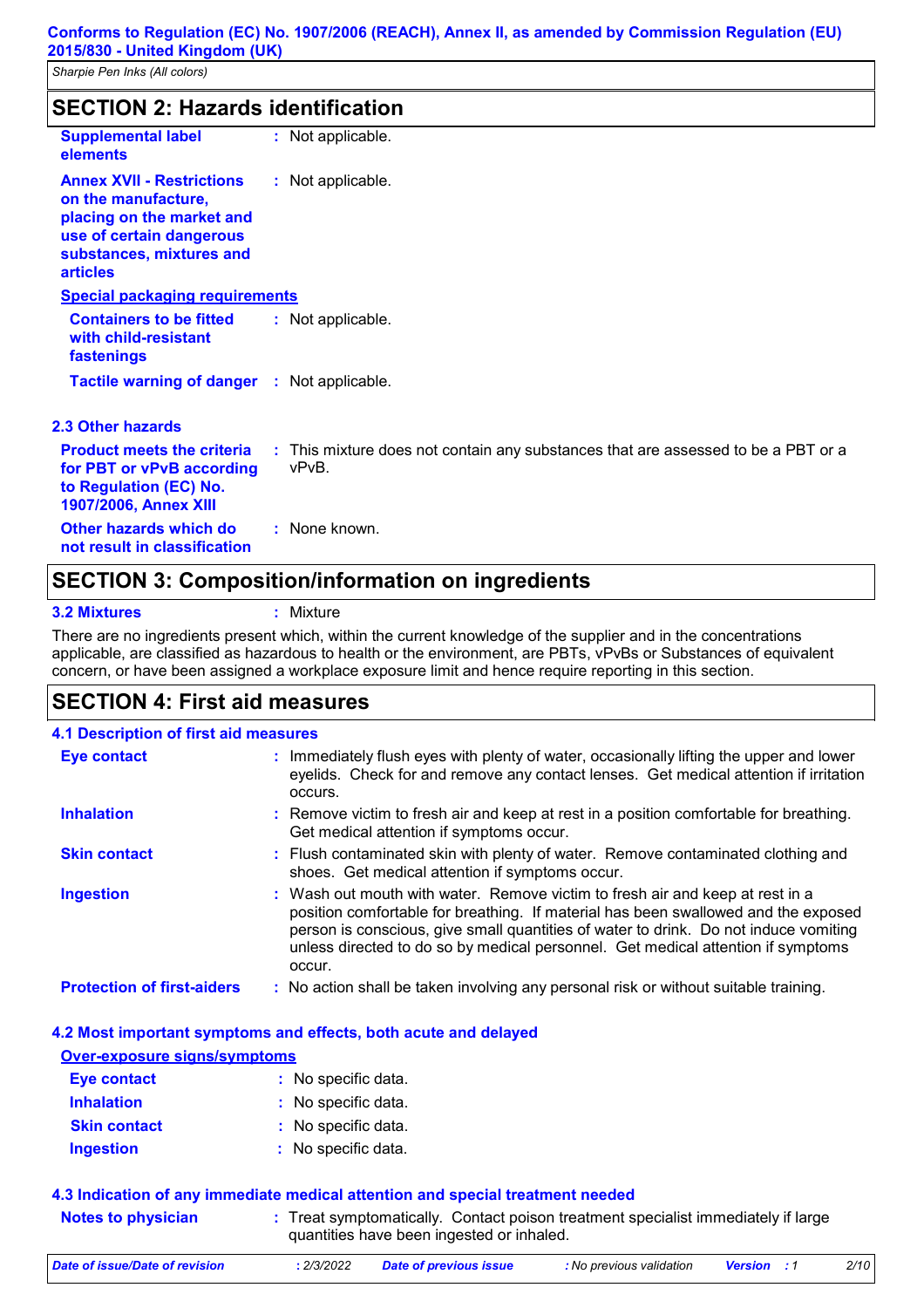*Sharpie Pen Inks (All colors)*

## **SECTION 4: First aid measures**

**Specific treatments :** No specific treatment.

## **SECTION 5: Firefighting measures**

| <b>5.1 Extinguishing media</b>                           |                                                                                                                                                                                                                                                                                                                                                                       |
|----------------------------------------------------------|-----------------------------------------------------------------------------------------------------------------------------------------------------------------------------------------------------------------------------------------------------------------------------------------------------------------------------------------------------------------------|
| <b>Suitable extinguishing</b><br>media                   | : Use an extinguishing agent suitable for the surrounding fire.                                                                                                                                                                                                                                                                                                       |
| <b>Unsuitable extinguishing</b><br>media                 | : None known.                                                                                                                                                                                                                                                                                                                                                         |
|                                                          | 5.2 Special hazards arising from the substance or mixture                                                                                                                                                                                                                                                                                                             |
| <b>Hazards from the</b><br>substance or mixture          | : In a fire or if heated, a pressure increase will occur and the container may burst.                                                                                                                                                                                                                                                                                 |
| <b>Hazardous combustion</b><br>products                  | : No specific data.                                                                                                                                                                                                                                                                                                                                                   |
| <b>5.3 Advice for firefighters</b>                       |                                                                                                                                                                                                                                                                                                                                                                       |
| <b>Special protective actions</b><br>for fire-fighters   | : Promptly isolate the scene by removing all persons from the vicinity of the incident if<br>there is a fire. No action shall be taken involving any personal risk or without<br>suitable training.                                                                                                                                                                   |
| <b>Special protective</b><br>equipment for fire-fighters | : Fire-fighters should wear appropriate protective equipment and self-contained<br>breathing apparatus (SCBA) with a full face-piece operated in positive pressure<br>mode. Clothing for fire-fighters (including helmets, protective boots and gloves)<br>conforming to European standard EN 469 will provide a basic level of protection for<br>chemical incidents. |

# **SECTION 6: Accidental release measures**

|                                                          | 6.1 Personal precautions, protective equipment and emergency procedures                                                                                                                                                                                                                                                                                                                                                                                                        |
|----------------------------------------------------------|--------------------------------------------------------------------------------------------------------------------------------------------------------------------------------------------------------------------------------------------------------------------------------------------------------------------------------------------------------------------------------------------------------------------------------------------------------------------------------|
| For non-emergency<br>personnel                           | : No action shall be taken involving any personal risk or without suitable training.<br>Evacuate surrounding areas. Keep unnecessary and unprotected personnel from<br>entering. Do not touch or walk through spilt material. Put on appropriate personal<br>protective equipment.                                                                                                                                                                                             |
|                                                          | For emergency responders : If specialised clothing is required to deal with the spillage, take note of any<br>information in Section 8 on suitable and unsuitable materials. See also the<br>information in "For non-emergency personnel".                                                                                                                                                                                                                                     |
| <b>6.2 Environmental</b><br>precautions                  | : Avoid dispersal of spilt material and runoff and contact with soil, waterways, drains<br>and sewers. Inform the relevant authorities if the product has caused environmental<br>pollution (sewers, waterways, soil or air).                                                                                                                                                                                                                                                  |
| 6.3 Methods and material for containment and cleaning up |                                                                                                                                                                                                                                                                                                                                                                                                                                                                                |
| <b>Small spill</b>                                       | : Stop leak if without risk. Move containers from spill area. Dilute with water and mop<br>up if water-soluble. Alternatively, or if water-insoluble, absorb with an inert dry<br>material and place in an appropriate waste disposal container. Dispose of via a<br>licensed waste disposal contractor.                                                                                                                                                                       |
| <b>Large spill</b>                                       | : Stop leak if without risk. Move containers from spill area. Prevent entry into sewers,<br>water courses, basements or confined areas. Wash spillages into an effluent<br>treatment plant or proceed as follows. Contain and collect spillage with non-<br>combustible, absorbent material e.g. sand, earth, vermiculite or diatomaceous earth<br>and place in container for disposal according to local regulations. Dispose of via a<br>licensed waste disposal contractor. |
| <b>6.4 Reference to other</b><br><b>sections</b>         | : See Section 1 for emergency contact information.<br>See Section 8 for information on appropriate personal protective equipment.<br>See Section 13 for additional waste treatment information.                                                                                                                                                                                                                                                                                |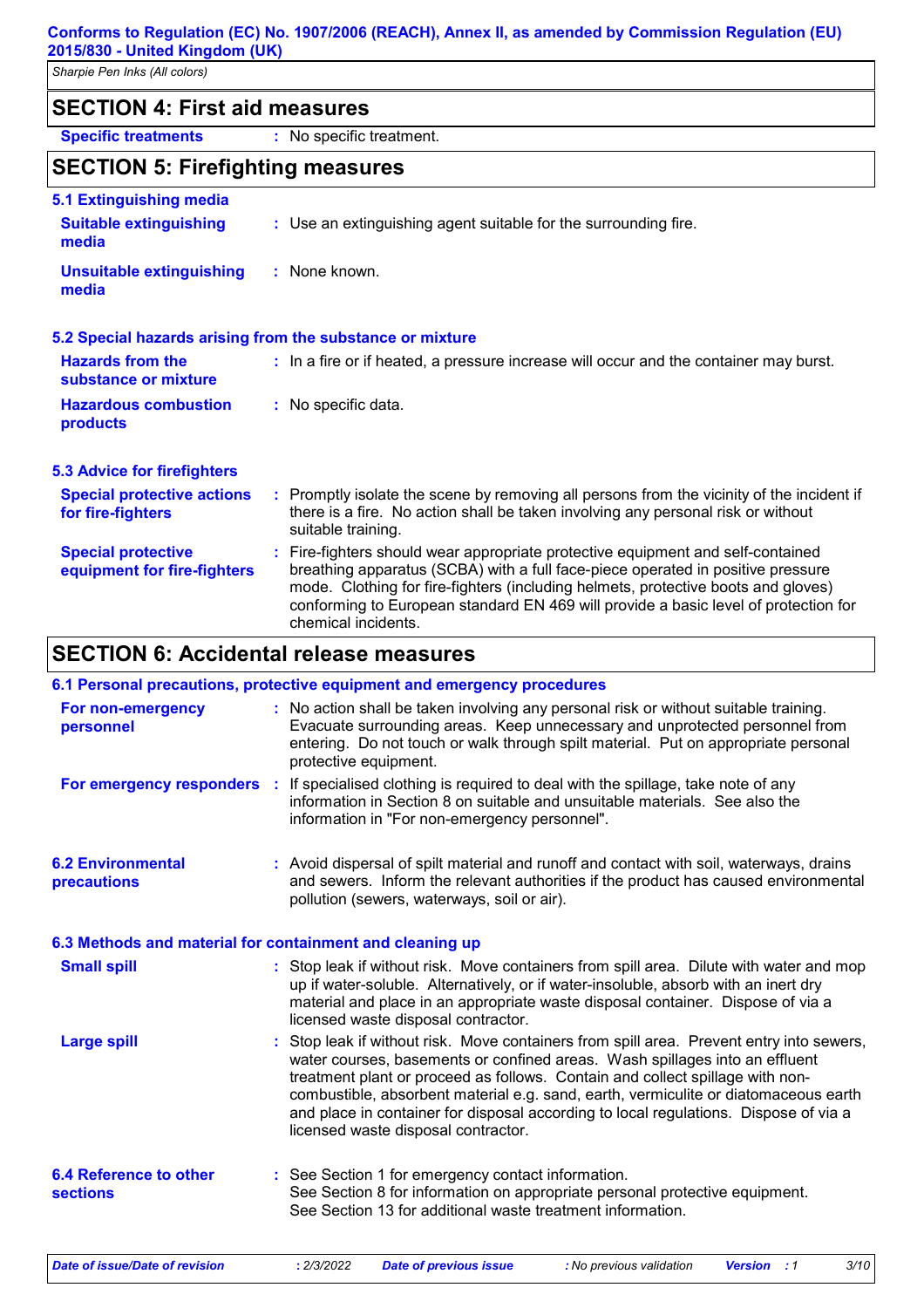*Sharpie Pen Inks (All colors)*

# **SECTION 7: Handling and storage**

The information in this section contains generic advice and guidance. The list of Identified Uses in Section 1 should be consulted for any available use-specific information provided in the Exposure Scenario(s).

#### **7.1 Precautions for safe handling**

| <b>Protective measures</b>                       | : Put on appropriate personal protective equipment (see Section 8).                                                                                                                                                                                                                                                       |
|--------------------------------------------------|---------------------------------------------------------------------------------------------------------------------------------------------------------------------------------------------------------------------------------------------------------------------------------------------------------------------------|
| <b>Advice on general</b><br>occupational hygiene | : Eating, drinking and smoking should be prohibited in areas where this material is<br>handled, stored and processed. Workers should wash hands and face before<br>eating, drinking and smoking. Remove contaminated clothing and protective<br>equipment before entering eating areas. See also Section 8 for additional |

information on hygiene measures.

#### **7.2 Conditions for safe storage, including any incompatibilities**

Store in accordance with local regulations. Store in original container protected from direct sunlight in a dry, cool and well-ventilated area, away from incompatible materials (see Section 10) and food and drink. Keep container tightly closed and sealed until ready for use. Containers that have been opened must be carefully resealed and kept upright to prevent leakage. Do not store in unlabelled containers. Use appropriate containment to avoid environmental contamination. See Section 10 for incompatible materials before handling or use.

#### **7.3 Specific end use(s)**

**Recommendations : Industrial sector specific : solutions**

- : Not available.
- : Not available.

### **SECTION 8: Exposure controls/personal protection**

The information in this section contains generic advice and guidance. Information is provided based on typical anticipated uses of the product. Additional measures might be required for bulk handling or other uses that could significantly increase worker exposure or environmental releases.

#### **8.1 Control parameters**

#### **Occupational exposure limits**

No exposure limit value known.

**Recommended monitoring procedures :** If this product contains ingredients with exposure limits, personal, workplace atmosphere or biological monitoring may be required to determine the effectiveness of the ventilation or other control measures and/or the necessity to use respiratory protective equipment. Reference should be made to monitoring standards, such as the following: European Standard EN 689 (Workplace atmospheres - Guidance for the assessment of exposure by inhalation to chemical agents for comparison with limit values and measurement strategy) European Standard EN 14042 (Workplace atmospheres - Guide for the application and use of procedures for the assessment of exposure to chemical and biological agents) European Standard EN 482 (Workplace atmospheres - General requirements for the performance of procedures for the measurement of chemical agents) Reference to national guidance documents for methods for the determination of hazardous substances will also be required.

#### **DNELs/DMELs**

No DNELs/DMELs available.

#### **PNECs**

No PNECs available

#### **8.2 Exposure controls**

#### **Appropriate engineering controls**

**:** Good general ventilation should be sufficient to control worker exposure to airborne contaminants.

**Individual protection measures**

*Date of issue/Date of revision* **:** *2/3/2022 Date of previous issue : No previous validation Version : 1 4/10*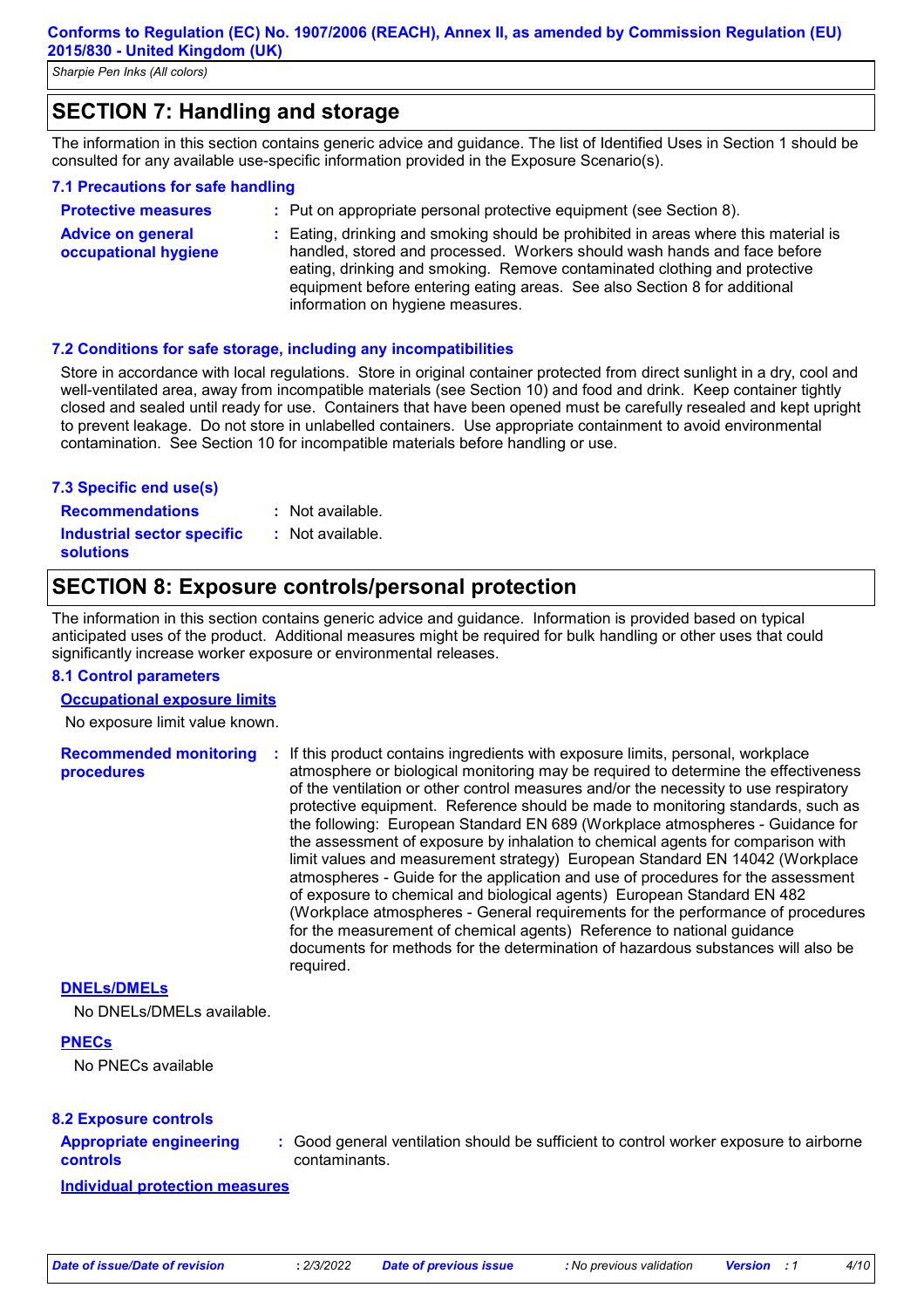### **SECTION 8: Exposure controls/personal protection**

| <b>Hygiene measures</b>                          | : Wash hands, forearms and face thoroughly after handling chemical products,<br>before eating, smoking and using the lavatory and at the end of the working period.<br>Appropriate techniques should be used to remove potentially contaminated clothing.<br>Wash contaminated clothing before reusing. Ensure that eyewash stations and<br>safety showers are close to the workstation location. |
|--------------------------------------------------|---------------------------------------------------------------------------------------------------------------------------------------------------------------------------------------------------------------------------------------------------------------------------------------------------------------------------------------------------------------------------------------------------|
| <b>Eye/face protection</b>                       | Safety eyewear complying with an approved standard should be used when a risk<br>assessment indicates this is necessary to avoid exposure to liquid splashes, mists,<br>gases or dusts. If contact is possible, the following protection should be worn,<br>unless the assessment indicates a higher degree of protection: safety glasses with<br>side-shields.                                   |
| <b>Skin protection</b>                           |                                                                                                                                                                                                                                                                                                                                                                                                   |
| <b>Hand protection</b>                           | : Chemical-resistant, impervious gloves complying with an approved standard should<br>be worn at all times when handling chemical products if a risk assessment indicates<br>this is necessary.                                                                                                                                                                                                   |
| <b>Body protection</b>                           | Personal protective equipment for the body should be selected based on the task<br>being performed and the risks involved and should be approved by a specialist<br>before handling this product.                                                                                                                                                                                                 |
| <b>Other skin protection</b>                     | : Appropriate footwear and any additional skin protection measures should be<br>selected based on the task being performed and the risks involved and should be<br>approved by a specialist before handling this product.                                                                                                                                                                         |
| <b>Respiratory protection</b>                    | Based on the hazard and potential for exposure, select a respirator that meets the<br>t<br>appropriate standard or certification. Respirators must be used according to a<br>respiratory protection program to ensure proper fitting, training, and other important<br>aspects of use.                                                                                                            |
| <b>Environmental exposure</b><br><b>controls</b> | Emissions from ventilation or work process equipment should be checked to<br>ensure they comply with the requirements of environmental protection legislation.<br>In some cases, fume scrubbers, filters or engineering modifications to the process<br>equipment will be necessary to reduce emissions to acceptable levels.                                                                     |

# **SECTION 9: Physical and chemical properties**

### **9.1 Information on basic physical and chemical properties**

| <b>Appearance</b>                                      |                                                                 |                          |                |            |      |
|--------------------------------------------------------|-----------------------------------------------------------------|--------------------------|----------------|------------|------|
| <b>Physical state</b>                                  | : Liquid.                                                       |                          |                |            |      |
| <b>Colour</b>                                          | : Various                                                       |                          |                |            |      |
| <b>Odour</b>                                           | : Not available.                                                |                          |                |            |      |
| <b>Odour threshold</b>                                 | : Not available.                                                |                          |                |            |      |
| pH                                                     | : Not available.                                                |                          |                |            |      |
| <b>Melting point/freezing point</b>                    | : Not available.                                                |                          |                |            |      |
| Initial boiling point and<br>boiling range             | : Not available.                                                |                          |                |            |      |
| <b>Flash point</b>                                     | : Not available.                                                |                          |                |            |      |
| <b>Evaporation rate</b>                                | : Not available.                                                |                          |                |            |      |
| <b>Flammability (solid, gas)</b>                       | : Not available.                                                |                          |                |            |      |
| <b>Upper/lower flammability or</b><br>explosive limits | : Not available.                                                |                          |                |            |      |
| <b>Vapour pressure</b>                                 | : Not available.                                                |                          |                |            |      |
| <b>Vapour density</b>                                  | : Not available.                                                |                          |                |            |      |
| <b>Relative density</b>                                | : Not available.                                                |                          |                |            |      |
| <b>Solubility(ies)</b>                                 | : Soluble in the following materials: cold water and hot water. |                          |                |            |      |
| <b>Partition coefficient: n-octanol/</b><br>water      | $\therefore$ Not available.                                     |                          |                |            |      |
| <b>Auto-ignition temperature</b>                       | : Not available.                                                |                          |                |            |      |
| <b>Decomposition temperature</b>                       | : Not available.                                                |                          |                |            |      |
| <b>Viscosity</b>                                       | : Not available.                                                |                          |                |            |      |
| Date of issue/Date of revision                         | : 2/3/2022<br><b>Date of previous issue</b>                     | : No previous validation | <b>Version</b> | $\cdot$ :1 | 5/10 |
|                                                        |                                                                 |                          |                |            |      |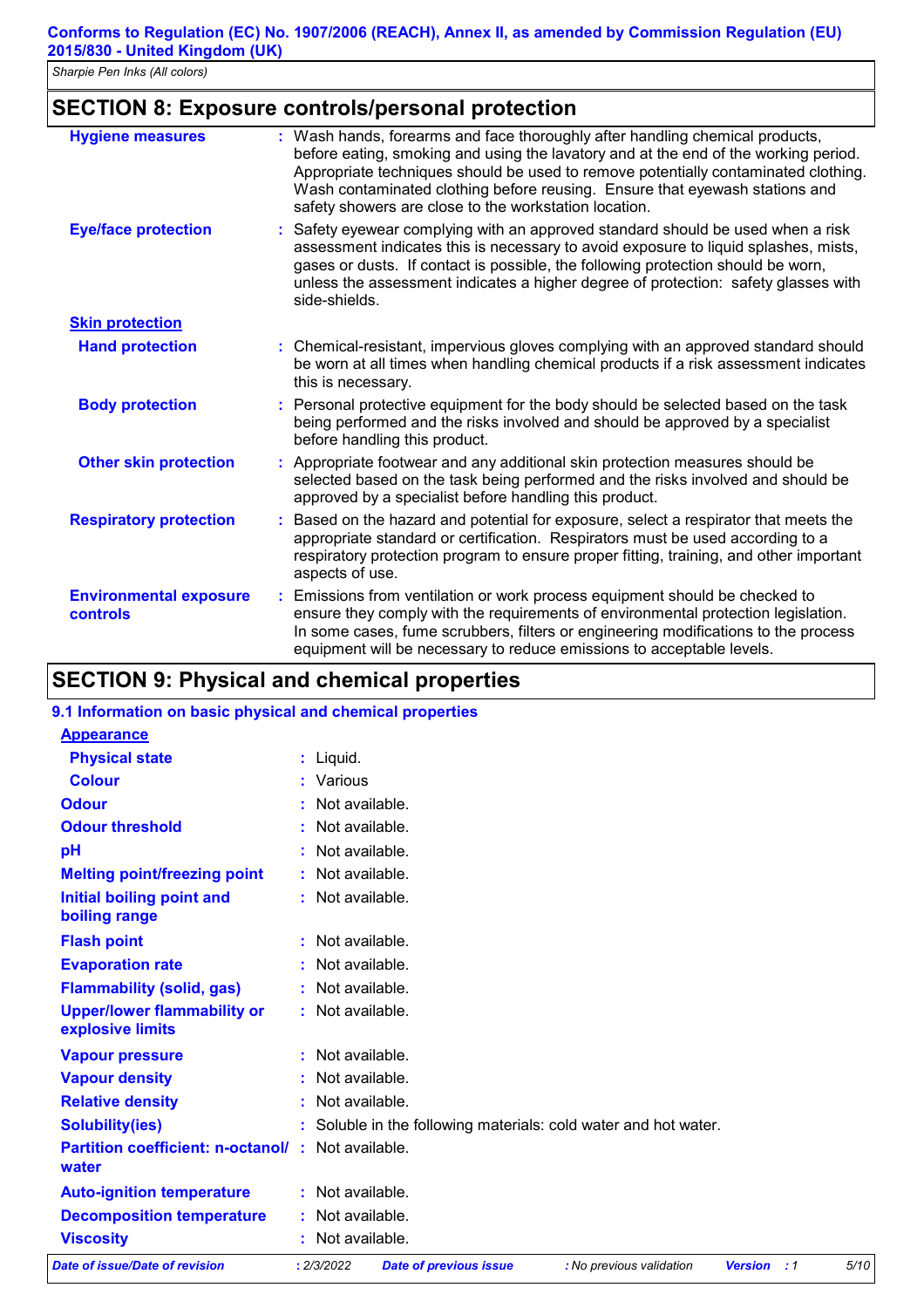| Sharpie Pen Inks (All colors)                   |                                                                                                           |
|-------------------------------------------------|-----------------------------------------------------------------------------------------------------------|
|                                                 | <b>SECTION 9: Physical and chemical properties</b>                                                        |
| <b>Explosive properties</b>                     | : Not available.                                                                                          |
| <b>Oxidising properties</b>                     | : Not available.                                                                                          |
| 9.2 Other information                           |                                                                                                           |
| <b>Solubility in water</b>                      | : Not available.                                                                                          |
| <b>SECTION 10: Stability and reactivity</b>     |                                                                                                           |
| <b>10.1 Reactivity</b>                          | : No specific test data related to reactivity available for this product or its ingredients.              |
| <b>10.2 Chemical stability</b>                  | : The product is stable.                                                                                  |
| 10.3 Possibility of<br>hazardous reactions      | : Under normal conditions of storage and use, hazardous reactions will not occur.                         |
| <b>10.4 Conditions to avoid</b>                 | : No specific data.                                                                                       |
| 10.5 Incompatible materials                     | : No specific data.                                                                                       |
| <b>10.6 Hazardous</b><br>decomposition products | : Under normal conditions of storage and use, hazardous decomposition products<br>should not be produced. |

### **SECTION 11: Toxicological information**

### **11.1 Information on toxicological effects**

| <b>Acute toxicity</b>                                     |                    |
|-----------------------------------------------------------|--------------------|
| <b>Conclusion/Summary</b>                                 | : Not available.   |
| <b>Acute toxicity estimates</b>                           |                    |
| N/A                                                       |                    |
| <b>Irritation/Corrosion</b>                               |                    |
| <b>Conclusion/Summary</b>                                 | : Not available.   |
| <b>Sensitisation</b>                                      |                    |
| <b>Conclusion/Summary</b>                                 | : Not available.   |
| <b>Mutagenicity</b>                                       |                    |
| <b>Conclusion/Summary</b>                                 | : Not available.   |
| <b>Carcinogenicity</b>                                    |                    |
| <b>Conclusion/Summary</b>                                 | $:$ Not available. |
| <b>Reproductive toxicity</b>                              |                    |
| <b>Conclusion/Summary</b>                                 | : Not available.   |
| <b>Teratogenicity</b>                                     |                    |
| <b>Conclusion/Summary</b>                                 | : Not available.   |
| <b>Specific target organ toxicity (single exposure)</b>   |                    |
| Not available.                                            |                    |
| <b>Specific target organ toxicity (repeated exposure)</b> |                    |
| Not available.                                            |                    |
|                                                           |                    |
| <b>Aspiration hazard</b><br>Not available.                |                    |
|                                                           |                    |
|                                                           |                    |

#### **Information on likely routes : Not available. of exposure**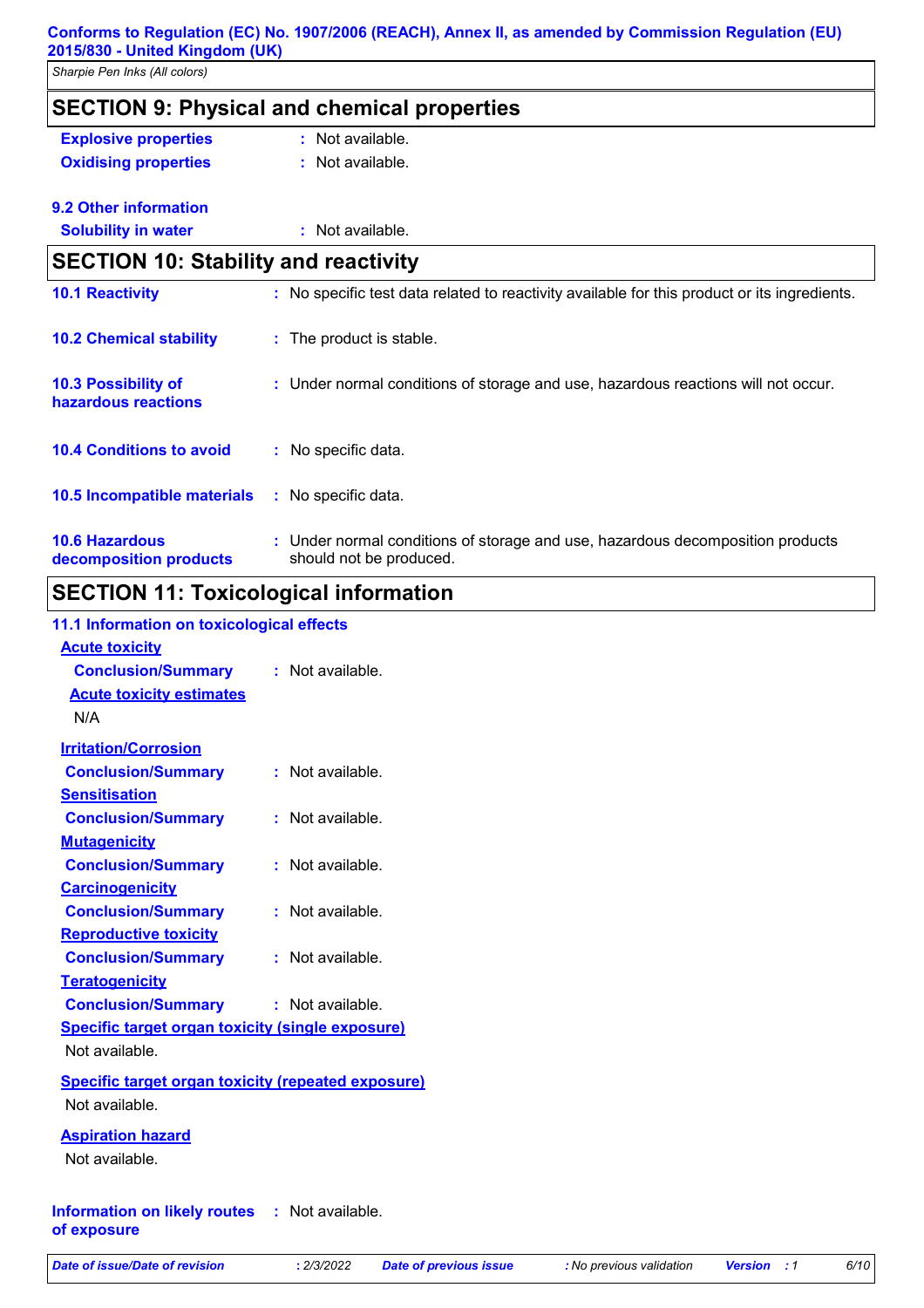# **SECTION 11: Toxicological information**

| <b>Potential acute health effects</b>     |                                                                                            |
|-------------------------------------------|--------------------------------------------------------------------------------------------|
| <b>Eye contact</b>                        | : No known significant effects or critical hazards.                                        |
| <b>Inhalation</b>                         | No known significant effects or critical hazards.                                          |
| <b>Skin contact</b>                       | No known significant effects or critical hazards.                                          |
| <b>Ingestion</b>                          | No known significant effects or critical hazards.                                          |
|                                           | <b>Symptoms related to the physical, chemical and toxicological characteristics</b>        |
| <b>Eye contact</b>                        | : No specific data.                                                                        |
| <b>Inhalation</b>                         | No specific data.                                                                          |
| <b>Skin contact</b>                       | : No specific data.                                                                        |
| <b>Ingestion</b>                          | : No specific data.                                                                        |
|                                           | Delayed and immediate effects as well as chronic effects from short and long-term exposure |
| <b>Short term exposure</b>                |                                                                                            |
| <b>Potential immediate</b><br>effects     | : Not available.                                                                           |
| <b>Potential delayed effects</b>          | : Not available.                                                                           |
| <b>Long term exposure</b>                 |                                                                                            |
| <b>Potential immediate</b><br>effects     | : Not available.                                                                           |
| <b>Potential delayed effects</b>          | : Not available.                                                                           |
| <b>Potential chronic health effects</b>   |                                                                                            |
| Not available.                            |                                                                                            |
| <b>Conclusion/Summary</b>                 | : Not available.                                                                           |
| <b>General</b>                            | No known significant effects or critical hazards.                                          |
| <b>Carcinogenicity</b>                    | No known significant effects or critical hazards.                                          |
| <b>Mutagenicity</b>                       | No known significant effects or critical hazards.                                          |
| <b>Teratogenicity</b>                     | No known significant effects or critical hazards.                                          |
| <b>Developmental effects</b>              | No known significant effects or critical hazards.                                          |
| <b>Fertility effects</b>                  | : No known significant effects or critical hazards.                                        |
| <b>Other information</b>                  | : Not available.                                                                           |
| <b>SECTION 12: Ecological information</b> |                                                                                            |
| <b>12.1 Toxicity</b>                      |                                                                                            |
| <b>Conclusion/Summary</b>                 | : Not available.                                                                           |
| <b>12.2 Persistence and degradability</b> |                                                                                            |
| <b>Conclusion/Summary</b>                 | : Not available.                                                                           |
| <b>12.3 Bioaccumulative potential</b>     |                                                                                            |

Not available.

| <b>12.4 Mobility in soil</b>                            |                  |
|---------------------------------------------------------|------------------|
| <b>Soil/water partition</b><br><b>coefficient (Koc)</b> | : Not available. |
| <b>Mobility</b>                                         | : Not available. |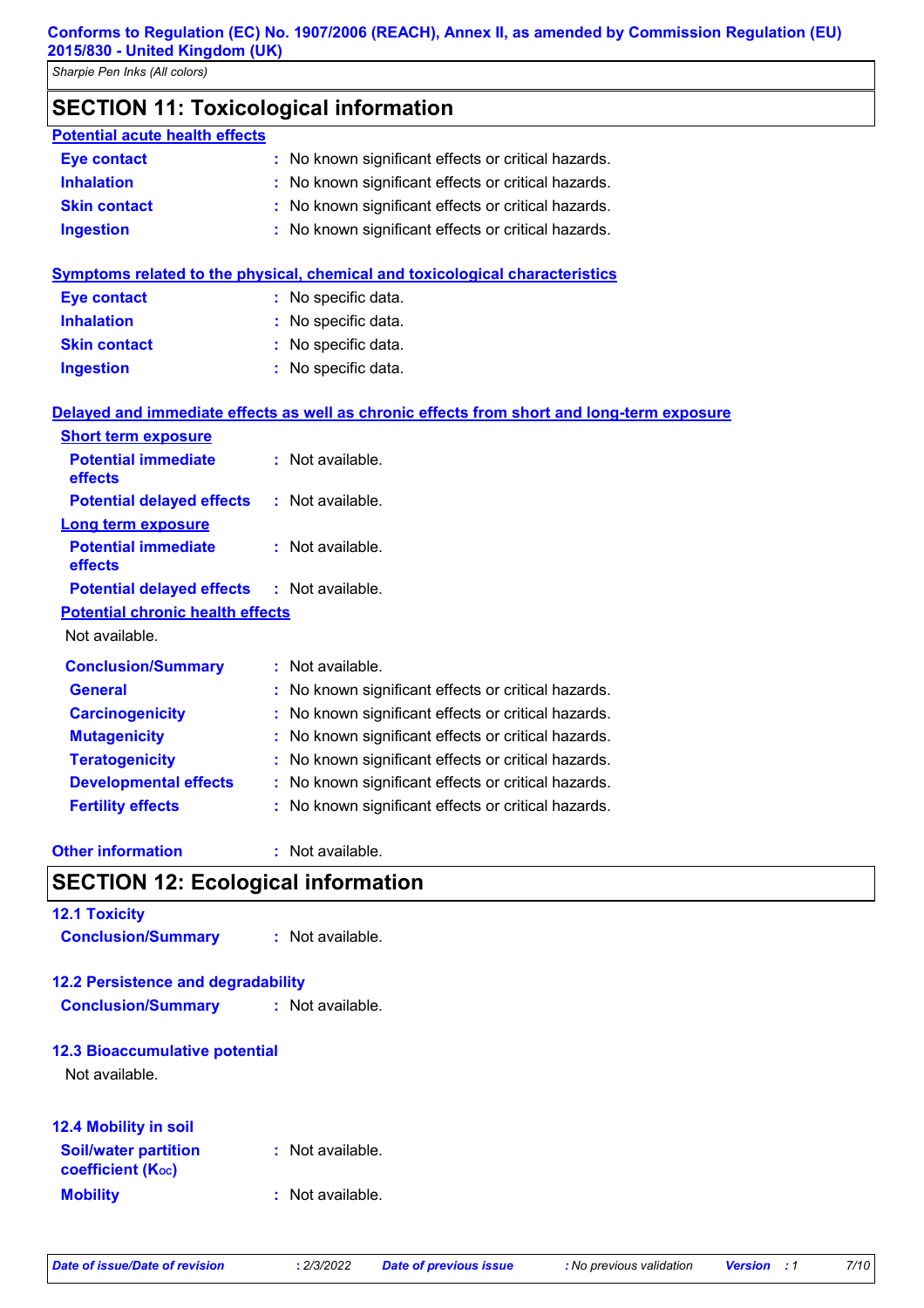## **SECTION 12: Ecological information**

#### **12.5 Results of PBT and vPvB assessment**

This mixture does not contain any substances that are assessed to be a PBT or a vPvB.

#### **12.6 Other adverse effects** : No known significant effects or critical hazards.

### **SECTION 13: Disposal considerations**

The information in this section contains generic advice and guidance. The list of Identified Uses in Section 1 should be consulted for any available use-specific information provided in the Exposure Scenario(s).

#### **13.1 Waste treatment methods**

| <b>Product</b>             |                                                                                                                                                                                                                                                                                                                                                                                                                                                                                                                                                      |
|----------------------------|------------------------------------------------------------------------------------------------------------------------------------------------------------------------------------------------------------------------------------------------------------------------------------------------------------------------------------------------------------------------------------------------------------------------------------------------------------------------------------------------------------------------------------------------------|
| <b>Methods of disposal</b> | : The generation of waste should be avoided or minimised wherever possible.<br>Disposal of this product, solutions and any by-products should at all times comply<br>with the requirements of environmental protection and waste disposal legislation<br>and any regional local authority requirements. Dispose of surplus and non-<br>recyclable products via a licensed waste disposal contractor. Waste should not be<br>disposed of untreated to the sewer unless fully compliant with the requirements of<br>all authorities with jurisdiction. |
| <b>Hazardous waste</b>     | : Within the present knowledge of the supplier, this product is not regarded as<br>hazardous waste, as defined by EU Directive 2008/98/EC.                                                                                                                                                                                                                                                                                                                                                                                                           |
| <b>Packaging</b>           |                                                                                                                                                                                                                                                                                                                                                                                                                                                                                                                                                      |
| <b>Methods of disposal</b> | : The generation of waste should be avoided or minimised wherever possible. Waste<br>packaging should be recycled. Incineration or landfill should only be considered<br>when recycling is not feasible.                                                                                                                                                                                                                                                                                                                                             |
| <b>Special precautions</b> | : This material and its container must be disposed of in a safe way. Empty containers<br>or liners may retain some product residues. Avoid dispersal of spilt material and<br>runoff and contact with soil, waterways, drains and sewers.                                                                                                                                                                                                                                                                                                            |

# **SECTION 14: Transport information**

|                                           | <b>ADR/RID</b> | <b>ADN</b>     | <b>IMDG</b>    | <b>IATA</b>    |
|-------------------------------------------|----------------|----------------|----------------|----------------|
| 14.1 UN number                            | Not regulated. | Not regulated. | Not regulated. | Not regulated. |
| 14.2 UN proper<br>shipping name           | $\blacksquare$ | -              | ۰              |                |
| <b>14.3 Transport</b><br>hazard class(es) | ۰              |                |                |                |
| 14.4 Packing<br>group                     | -              |                |                |                |
| 14.5<br><b>Environmental</b><br>hazards   | No.            | No.            | No.            | No.            |

**user**

**14.6 Special precautions for Transport within user's premises:** always transport in closed containers that are **:** upright and secure. Ensure that persons transporting the product know what to do in the event of an accident or spillage.

**14.7 Transport in bulk according to IMO instruments**

**:** Not available.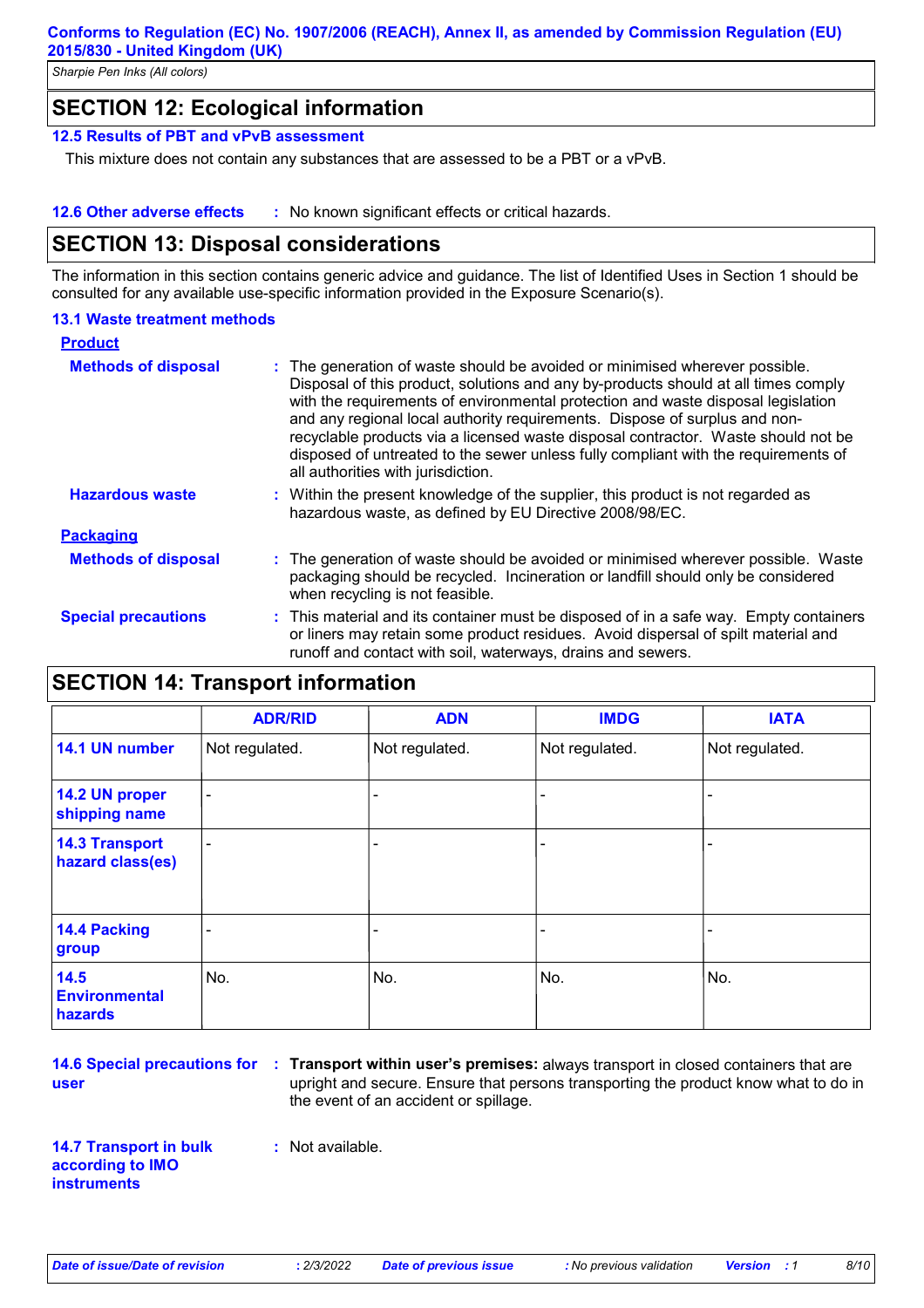*Sharpie Pen Inks (All colors)*

# **SECTION 15: Regulatory information**

|                                                             | 15.1 Safety, health and environmental regulations/legislation specific for the substance or mixture |  |
|-------------------------------------------------------------|-----------------------------------------------------------------------------------------------------|--|
| EU Regulation (EC) No. 1907/2006 (REACH)                    |                                                                                                     |  |
|                                                             | <b>Annex XIV - List of substances subject to authorisation</b>                                      |  |
| <b>Annex XIV</b>                                            |                                                                                                     |  |
| None of the components are listed.                          |                                                                                                     |  |
| <b>Substances of very high concern</b>                      |                                                                                                     |  |
| None of the components are listed.                          |                                                                                                     |  |
| <b>Annex XVII - Restrictions : Not applicable.</b>          |                                                                                                     |  |
| on the manufacture,<br>placing on the market                |                                                                                                     |  |
| and use of certain                                          |                                                                                                     |  |
| dangerous substances,                                       |                                                                                                     |  |
| mixtures and articles                                       |                                                                                                     |  |
| <b>Other EU regulations</b>                                 | : Not listed                                                                                        |  |
| <b>Industrial emissions</b><br>(integrated pollution        |                                                                                                     |  |
| prevention and control) -                                   |                                                                                                     |  |
| Air                                                         |                                                                                                     |  |
| <b>Industrial emissions</b>                                 | : Not listed                                                                                        |  |
| (integrated pollution<br>prevention and control) -          |                                                                                                     |  |
| <b>Water</b>                                                |                                                                                                     |  |
| Ozone depleting substances (1005/2009/EU)                   |                                                                                                     |  |
| Not listed.                                                 |                                                                                                     |  |
| Prior Informed Consent (PIC) (649/2012/EU)                  |                                                                                                     |  |
| Not listed.                                                 |                                                                                                     |  |
| <b>Seveso Directive</b>                                     |                                                                                                     |  |
|                                                             | This product is not controlled under the Seveso Directive.                                          |  |
| <b>International regulations</b>                            |                                                                                                     |  |
|                                                             | <b>Chemical Weapon Convention List Schedules I, II &amp; III Chemicals</b>                          |  |
| Not listed.                                                 |                                                                                                     |  |
|                                                             |                                                                                                     |  |
| <b>Montreal Protocol</b><br>Not listed.                     |                                                                                                     |  |
|                                                             |                                                                                                     |  |
|                                                             | <b>Stockholm Convention on Persistent Organic Pollutants</b>                                        |  |
| Not listed.                                                 |                                                                                                     |  |
| <b>Rotterdam Convention on Prior Informed Consent (PIC)</b> |                                                                                                     |  |
| Not listed.                                                 |                                                                                                     |  |
| <b>UNECE Aarhus Protocol on POPs and Heavy Metals</b>       |                                                                                                     |  |
| Not listed.                                                 |                                                                                                     |  |
| <b>Inventory list</b>                                       |                                                                                                     |  |
| <b>Australia</b>                                            | : All components are listed or exempted.                                                            |  |
| <b>Canada</b>                                               | All components are listed or exempted.                                                              |  |
| <b>China</b>                                                | All components are listed or exempted.                                                              |  |
| <b>Europe</b>                                               | All components are listed or exempted.                                                              |  |
| <b>Japan</b>                                                | Japan inventory (ENCS): All components are listed or exempted.                                      |  |
| <b>New Zealand</b>                                          | Japan inventory (ISHL): Not determined.<br>: All components are listed or exempted.                 |  |
|                                                             |                                                                                                     |  |